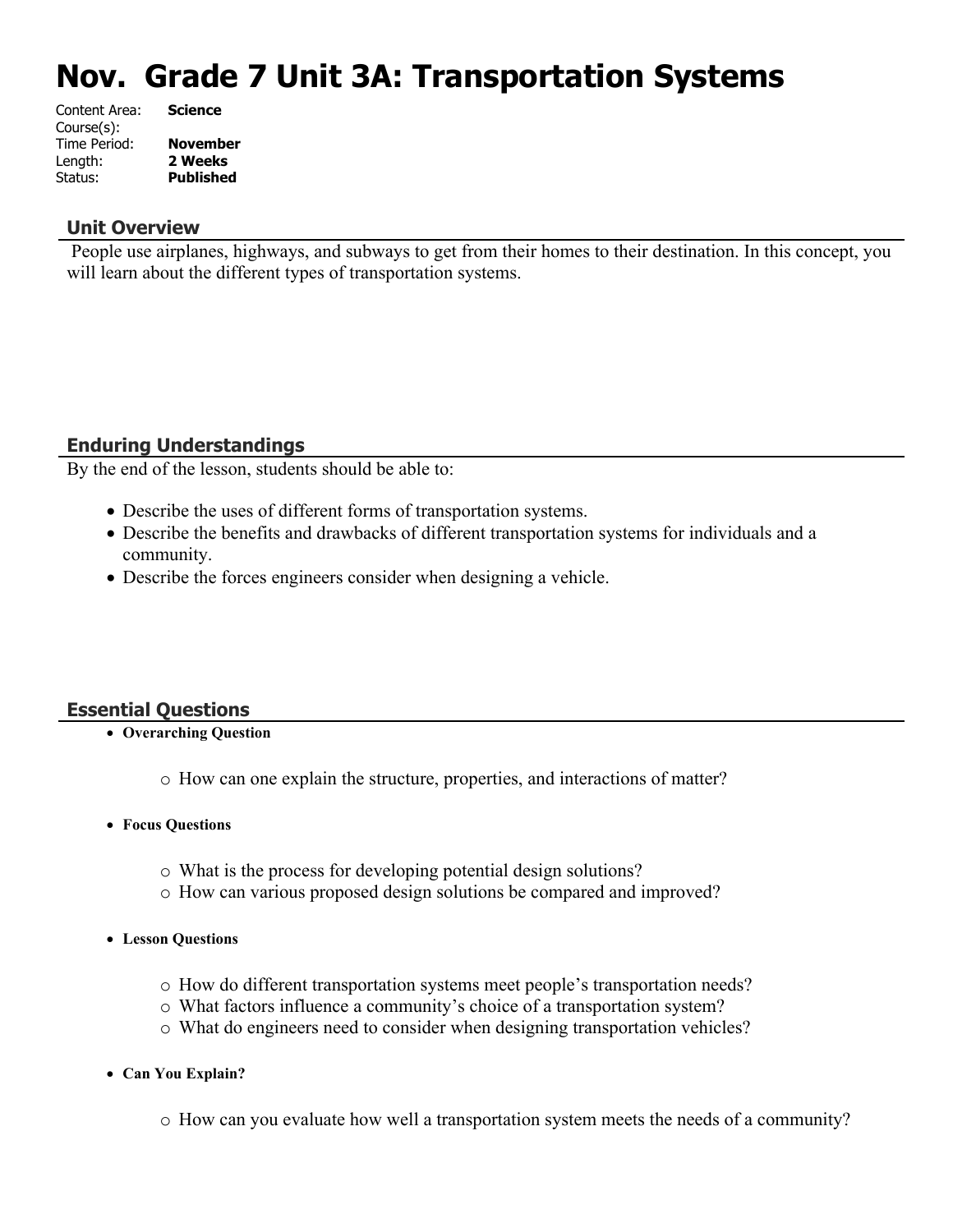### **Instructional Strategies & Learning Activities DISCOVERY TECHBOOK LESSONS:**

#### **[The Five E Instructional Model](https://app.discoveryeducation.com/learn/techbook/units/ef13dde2-f342-45b7-886b-d973d281ac54/concepts/6600d1c8-e091-4631-b2b4-46d01bde217a/lesson/sections/439267bf-3fcc-4552-b8f4-32a3bdfcf200#627580f6-5dbb-4679-971f-cebebb756ea9)**

- Science Techbook follows the 5E instructional model. As you plan your lesson, the provided Model Lesson includes strategies for each of the 5Es.
- [Engage \(45–90 minutes\)](https://app.discoveryeducation.com/learn/techbook/units/ef13dde2-f342-45b7-886b-d973d281ac54/concepts/6600d1c8-e091-4631-b2b4-46d01bde217a/lesson/sections/439267bf-3fcc-4552-b8f4-32a3bdfcf200#54822b38-f9bf-4399-a905-5905c4eddaaa)

Students are asked to consider the different types of vehicles used for transportation and how they are designed to meet specific needs. Students begin to formulate ideas around the Can You Explain? (CYE) question.

• [Explore \(135 minutes\)](https://app.discoveryeducation.com/learn/techbook/units/ef13dde2-f342-45b7-886b-d973d281ac54/concepts/6600d1c8-e091-4631-b2b4-46d01bde217a/lesson/sections/439267bf-3fcc-4552-b8f4-32a3bdfcf200#f57db54b-c63e-4be2-b969-c11adee1eb2e)

Students investigate questions about different types of transportation systems by using evidence from text and media assets.

• [Explain \(45–90 minutes\)](https://app.discoveryeducation.com/learn/techbook/units/ef13dde2-f342-45b7-886b-d973d281ac54/concepts/6600d1c8-e091-4631-b2b4-46d01bde217a/lesson/sections/439267bf-3fcc-4552-b8f4-32a3bdfcf200#46e3a4ea-7f30-4463-b14e-8d38764f484f)

Students construct scientific explanations to the CYE question by including evidence of how different transportation systems function, how they can be tailored to meet different needs, and how they designed.

• [Elaborate with STEM \(45–90 minutes\)](https://app.discoveryeducation.com/learn/techbook/units/ef13dde2-f342-45b7-886b-d973d281ac54/concepts/6600d1c8-e091-4631-b2b4-46d01bde217a/lesson/sections/439267bf-3fcc-4552-b8f4-32a3bdfcf200#01e98181-a765-4e43-a081-7560b4f43e95)

Students apply their understanding of transportation systems as they learn about the work of air traffic controllers. Students investigate how aviation technologies have progressed thru time, evaluate alternative solutions to a transportation problem.<

• [Evaluate \(45–90 minutes\)](https://app.discoveryeducation.com/learn/techbook/units/ef13dde2-f342-45b7-886b-d973d281ac54/concepts/6600d1c8-e091-4631-b2b4-46d01bde217a/lesson/sections/439267bf-3fcc-4552-b8f4-32a3bdfcf200#f1ba7e06-7a95-4d1a-9929-747ab36fa91f)

Students are evaluated on the state science standards, as well as Standards in ELA/Literacy and Standards in Math standards, using Board Builder and the provided concept summative assessments.

### **Integration of Career Exploration, Life Literacies and Key Skills**

Students will explore the careers associated with transportation systems.

| CRP.K-12.CRP2   | Apply appropriate academic and technical skills.                                 |  |
|-----------------|----------------------------------------------------------------------------------|--|
| TECH.9.4.8.CI.4 | Explore the role of creativity and innovation in career pathways and industries. |  |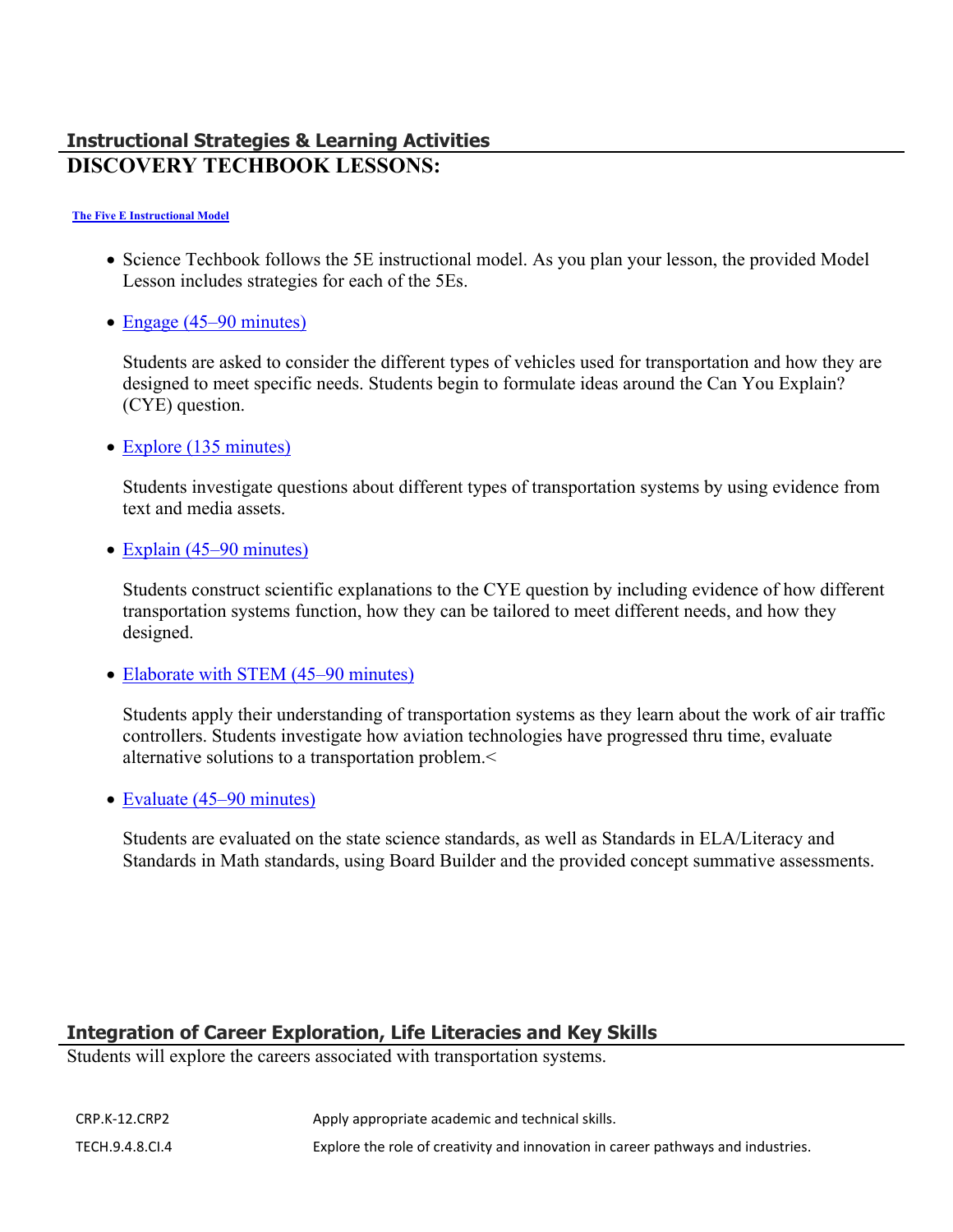| CRP.K-12.CRP5        | Consider the environmental, social and economic impacts of decisions.                                                                                                                                                                   |
|----------------------|-----------------------------------------------------------------------------------------------------------------------------------------------------------------------------------------------------------------------------------------|
| CRP.K-12.CRP4        | Communicate clearly and effectively and with reason.                                                                                                                                                                                    |
|                      | An individual's strengths, lifestyle goals, choices, and interests affect employment and<br>income.                                                                                                                                     |
| CRP.K-12.CRP11       | Use technology to enhance productivity.                                                                                                                                                                                                 |
|                      | Multiple solutions often exist to solve a problem.                                                                                                                                                                                      |
| CRP.K-12.CRP9        | Model integrity, ethical leadership and effective management.                                                                                                                                                                           |
| WRK.9.2.8.CAP.12     | Assess personal strengths, talents, values, and interests to appropriate jobs and careers to<br>maximize career potential.                                                                                                              |
| CAEP.9.2.8.B.4       | Evaluate how traditional and nontraditional careers have evolved regionally, nationally,<br>and globally.                                                                                                                               |
| CRP.K-12.CRP8        | Utilize critical thinking to make sense of problems and persevere in solving them.                                                                                                                                                      |
| <b>CRP.K-12.CRP7</b> | Employ valid and reliable research strategies.                                                                                                                                                                                          |
| TECH.9.4.8.CI.3      | Examine challenges that may exist in the adoption of new ideas (e.g., 2.1.8.SSH,<br>6.1.8. Civics PD. 2).                                                                                                                               |
|                      | Some digital tools are appropriate for gathering, organizing, analyzing, and presenting<br>information, while other types of digital tools are appropriate for creating text,<br>visualizations, models, and communicating with others. |
| TECH.9.4.8.TL.3      | Select appropriate tools to organize and present information digitally.                                                                                                                                                                 |
|                      | Gathering and evaluating knowledge and information from a variety of sources, including<br>global perspectives, fosters creativity and innovative thinking.                                                                             |
|                      | An essential aspect of problem solving is being able to self-reflect on why possible<br>solutions for solving problems were or were not successful.                                                                                     |
| <b>CRP.K-12.CRP1</b> | Act as a responsible and contributing citizen and employee.                                                                                                                                                                             |
| CRP.K-12.CRP6        | Demonstrate creativity and innovation.                                                                                                                                                                                                  |
| CRP.K-12.CRP10       | Plan education and career paths aligned to personal goals.                                                                                                                                                                              |
| CRP.K-12.CRP12       | Work productively in teams while using cultural global competence.                                                                                                                                                                      |
| CAEP.9.2.8.B.1       | Research careers within the 16 Career Clusters ® and determine attributes of career<br>success.                                                                                                                                         |
| CRP.K-12.CRP3        | Attend to personal health and financial well-being.                                                                                                                                                                                     |
|                      |                                                                                                                                                                                                                                         |

#### **Technology Integration**

Technology is fully integrated using Discovery Techbook.

| TECH.8.2.8.C.4   | Identify the steps in the design process that would be used to solve a designated problem.                                 |
|------------------|----------------------------------------------------------------------------------------------------------------------------|
| TECH.8.2.8.C.2   | Explain the need for optimization in a design process.                                                                     |
| TECH.8.2.8.C.5b  | Create a technical sketch of a product with materials and measurements labeled.                                            |
| TECH.8.2.8.C.1   | Explain how different teams/groups can contribute to the overall design of a product.                                      |
| TECH.8.2.8.C.5a  | Explain the interdependence of a subsystem that operates as part of a system.                                              |
| TECH.8.2.8.C.CS3 | The role of troubleshooting, research and development, invention and innovation and<br>experimentation in problem solving. |
| TECH.8.2.8.C.CS1 | The attributes of design.                                                                                                  |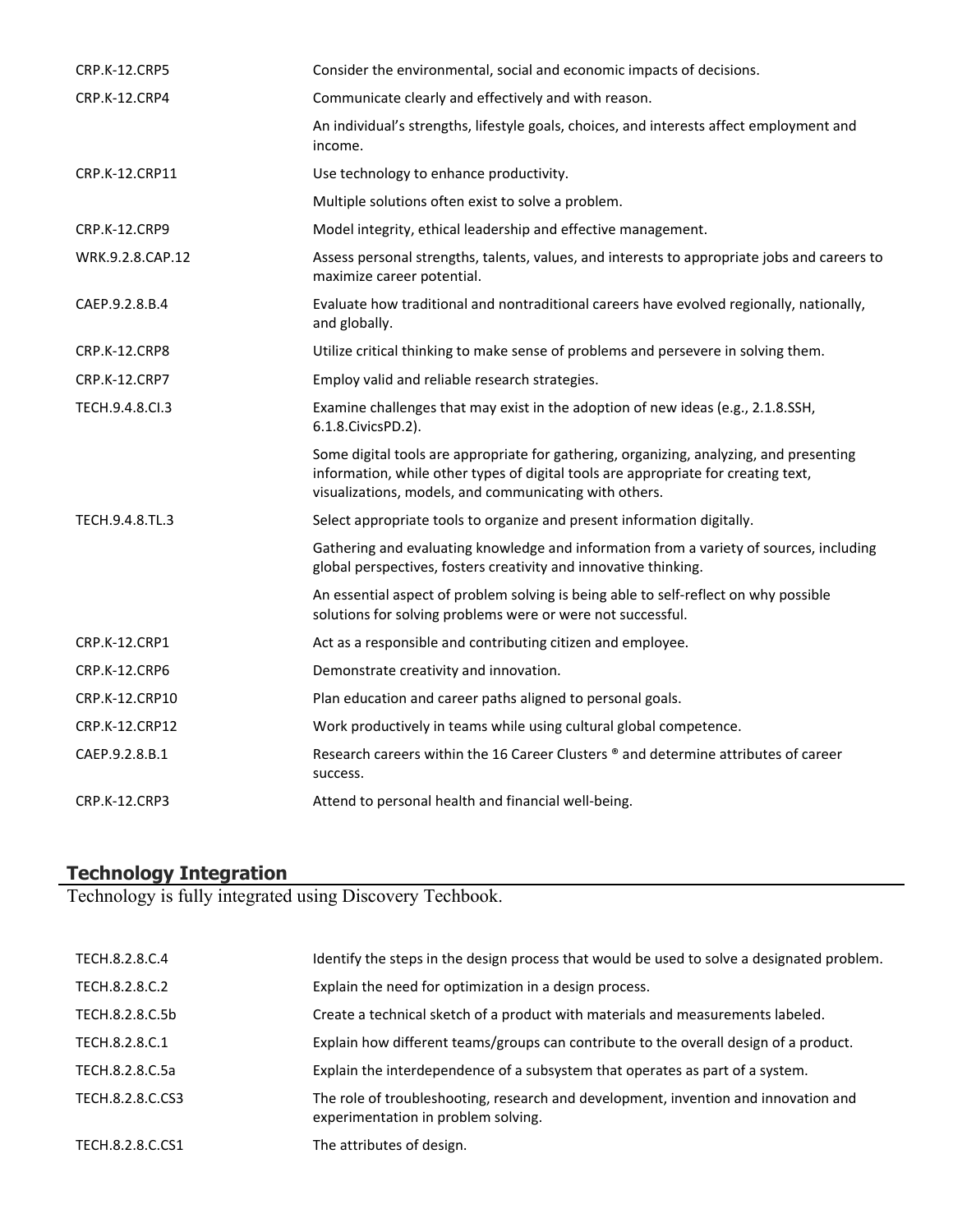| TECH.8.2.8.C.CS2 | The application of engineering design.                                                                                                   |
|------------------|------------------------------------------------------------------------------------------------------------------------------------------|
| TECH.8.2.8.C.3   | Evaluate the function, value, and aesthetics of a technological product or system, from the<br>perspective of the user and the producer. |

## **Interdisciplinary Connections**

| LA.WHST.6-8.1 | Write arguments focused on discipline-specific content.                                                                                                                                                                                                                                              |  |
|---------------|------------------------------------------------------------------------------------------------------------------------------------------------------------------------------------------------------------------------------------------------------------------------------------------------------|--|
| LA.WHST.6-8.7 | Conduct short research projects to answer a question (including a self-generated<br>question), drawing on several sources and generating additional related, focused<br>questions that allow for multiple avenues of exploration.                                                                    |  |
| LA.WHST.6-8.8 | Gather relevant information from multiple print and digital sources, using search terms<br>effectively; assess the credibility and accuracy of each source; and quote or paraphrase<br>the data and conclusions of others while avoiding plagiarism and following a standard<br>format for citation. |  |
| LA.WHST.6-8.9 | Draw evidence from informational texts to support analysis, reflection, and research.                                                                                                                                                                                                                |  |
| LA.WHST.6-8.2 | Write informative/explanatory texts, including the narration of historical events, scientific<br>procedures/experiments, or technical processes.                                                                                                                                                     |  |
| LA.RST.6-8.1  | Cite specific textual evidence to support analysis of science and technical texts.                                                                                                                                                                                                                   |  |
| LA.RST.6-8.2  | Determine the central ideas or conclusions of a text; provide an accurate summary of the<br>text distinct from prior knowledge or opinions.                                                                                                                                                          |  |
| LA.RST.6-8.3  | Follow precisely a multistep procedure when carrying out experiments, taking<br>measurements, or performing technical tasks.                                                                                                                                                                         |  |
| LA.RST.6-8.4  | Determine the meaning of symbols, key terms, and other domain-specific words and<br>phrases as they are used in a specific scientific or technical context relevant to grades 6-8<br>texts and topics.                                                                                               |  |
| LA.RST.6-8.5  | Analyze the structure an author uses to organize a text, including how the major sections<br>contribute to the whole and to an understanding of the topic.                                                                                                                                           |  |
| LA.RST.6-8.6  | Analyze the author's purpose in providing an explanation, describing a procedure, or<br>discussing an experiment in a text.                                                                                                                                                                          |  |
| MA.7.EE.B     | Solve real-life and mathematical problems using numerical and algebraic expressions and<br>equations.                                                                                                                                                                                                |  |
| LA.RST.6-8.7  | Integrate quantitative or technical information expressed in words in a text with a version<br>of that information expressed visually (e.g., in a flowchart, diagram, model, graph, or<br>table).                                                                                                    |  |
| LA.RST.6-8.8  | Distinguish among facts, reasoned judgment based on research findings, and speculation<br>in a text.                                                                                                                                                                                                 |  |
| LA.RST.6-8.9  | Compare and contrast the information gained from experiments, simulations, video, or<br>multimedia sources with that gained from reading a text on the same topic.                                                                                                                                   |  |
| LA.WHST.6-8.4 | Produce clear and coherent writing in which the development, organization, voice, and<br>style are appropriate to task, purpose, and audience.                                                                                                                                                       |  |
| LA.RST.6-8.10 | By the end of grade 8, read and comprehend science/technical texts in the grades 6-8 text<br>complexity band independently and proficiently.                                                                                                                                                         |  |
| LA.WHST.6-8.5 | With some guidance and support from peers and adults, develop and strengthen writing<br>as needed by planning, revising, editing, rewriting, or trying a new approach, focusing on<br>how well purpose and audience have been addressed.                                                             |  |
| LA.WHST.6-8.6 | Use technology, including the Internet, to produce and publish writing and present the<br>relationships between information and ideas clearly and efficiently.                                                                                                                                       |  |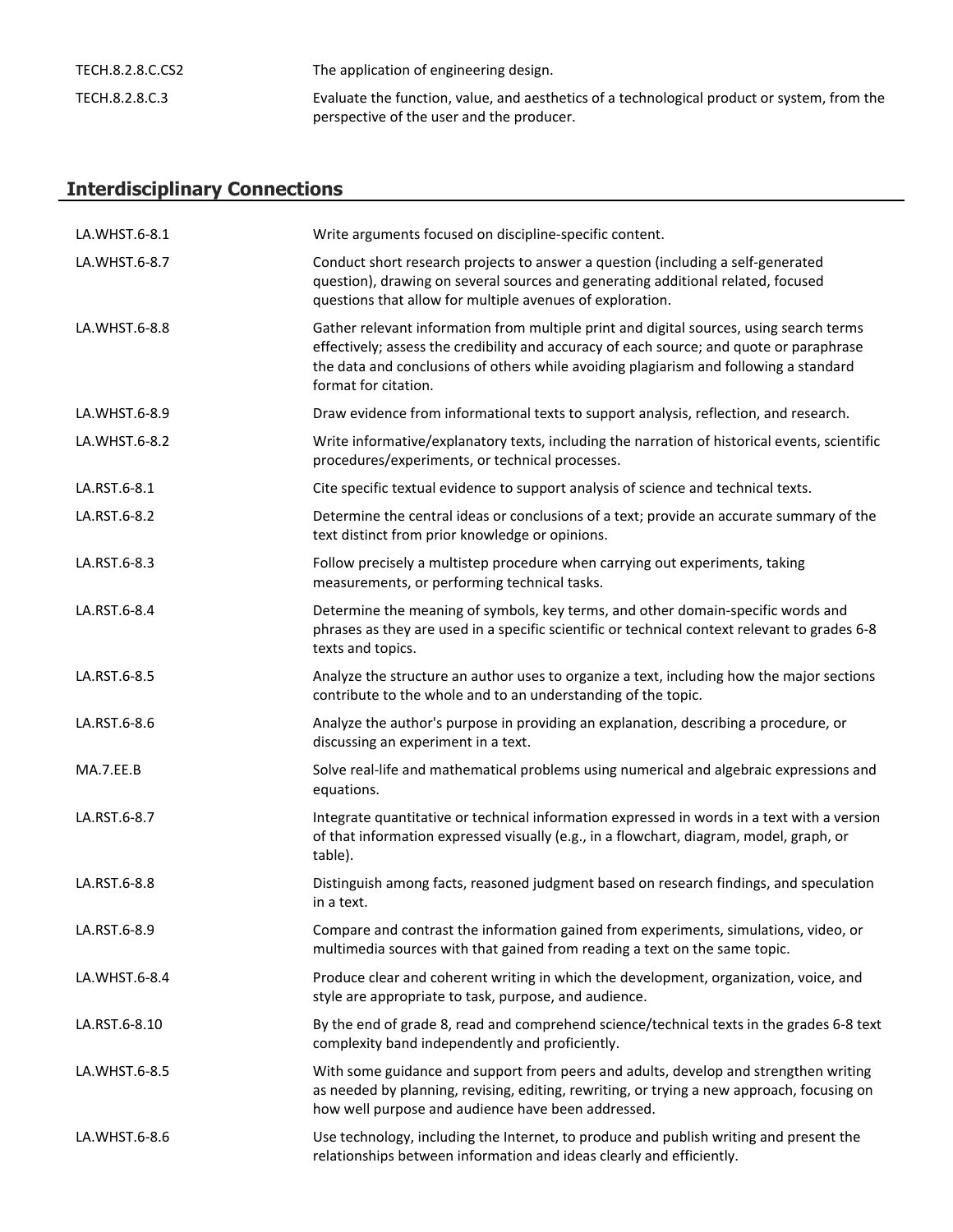#### **Differentiation**

#### **See differentiation suggestions in the above lessons.**

- 1. Using a two-column chart, ask students to compare and contrast two different examples of transportation systems.
- 2. Ask students which of the transportation systems featured in the Core Interactive Text they have had experience with. Can they describe some of the features of a given system and how it works?
- 3. Ask students what their favorite transportation system is, and why it is their favorite.

- 1. Assist students in identifying familiar prefixes and/or words within words for each glossary term (e.g., *propulsion* is from the Latin word *propellere*, which means "to push or drive forward").
- 2. Encourage students to demonstrate their understanding by drawing concepts. For example, they can create a diagram of an airplane flying and label the forces acting on it (thrust, lift, and drag).

[Struggling Students](https://app.discoveryeducation.com/player/view/assetGuid/4995767F-D634-40C6-B25B-BDEA06E14F90) [ELL](https://app.discoveryeducation.com/player/view/assetGuid/D727DF69-B79B-4A92-AA1F-CE23C74D98D9) ELL Accelerated Students

- 1. Have students consider a specific transportation system (e.g., the district's school busses, local mass transit, private cars) and construct a schematic diagram of the system and its subsystems.
- 2. Have students choose one mode of transportation and research and diagram the history of that particular transportation mode.
- 3. Invite students to write an essay or opinion piece for the school newspaper on the topic: "Features of a digitalage transportation system."

[Differentiation in science](http://www.brighthubeducation.com/teaching-gifted-students/65181-differentiation-techniques-and-activities-in-the-classroom-for-gifted-students/) can be accomplished in several ways. Once you have given a pre-test to students, you know what information has already been mastered and what they still need to work on. Next, you design activities, discussions, lectures, and so on to teach information to students. The best way is to have two or three groups of students divided by ability level.

While you are instructing one group, the other groups are working on activities to further their knowledge of the concepts. For example, while you are helping one group learn the planet names in order, another group is researching climate, size, and distance from the moon of each planet. Then the groups switch, and you instruct the second group on another objective from the space unit. The first group practices writing the order of the planets and drawing a diagram of them.

Here are some ideas for the classroom when you are using differentiation in science:

- Create a tic-tac-toe board that lists different activities at different ability levels. When students aren't involved in direct instruction with you, they can work on activities from their tic-tac-toe board. These boards have nine squares, like a tic-tac-toe board; and each square lists an activity that corresponds with the science unit. For example, one solar system activity for advanced science students might be to create a power point presentation about eclipses. For beginning students, an activity might be to make a poster for one of the planets and include important data such as size, order from the sun, whether it has moons, and so on.
- Find websites on the current science unit that students can explore on their own.
- Allow students to work in small groups to create a project throughout the entire unit. For example, one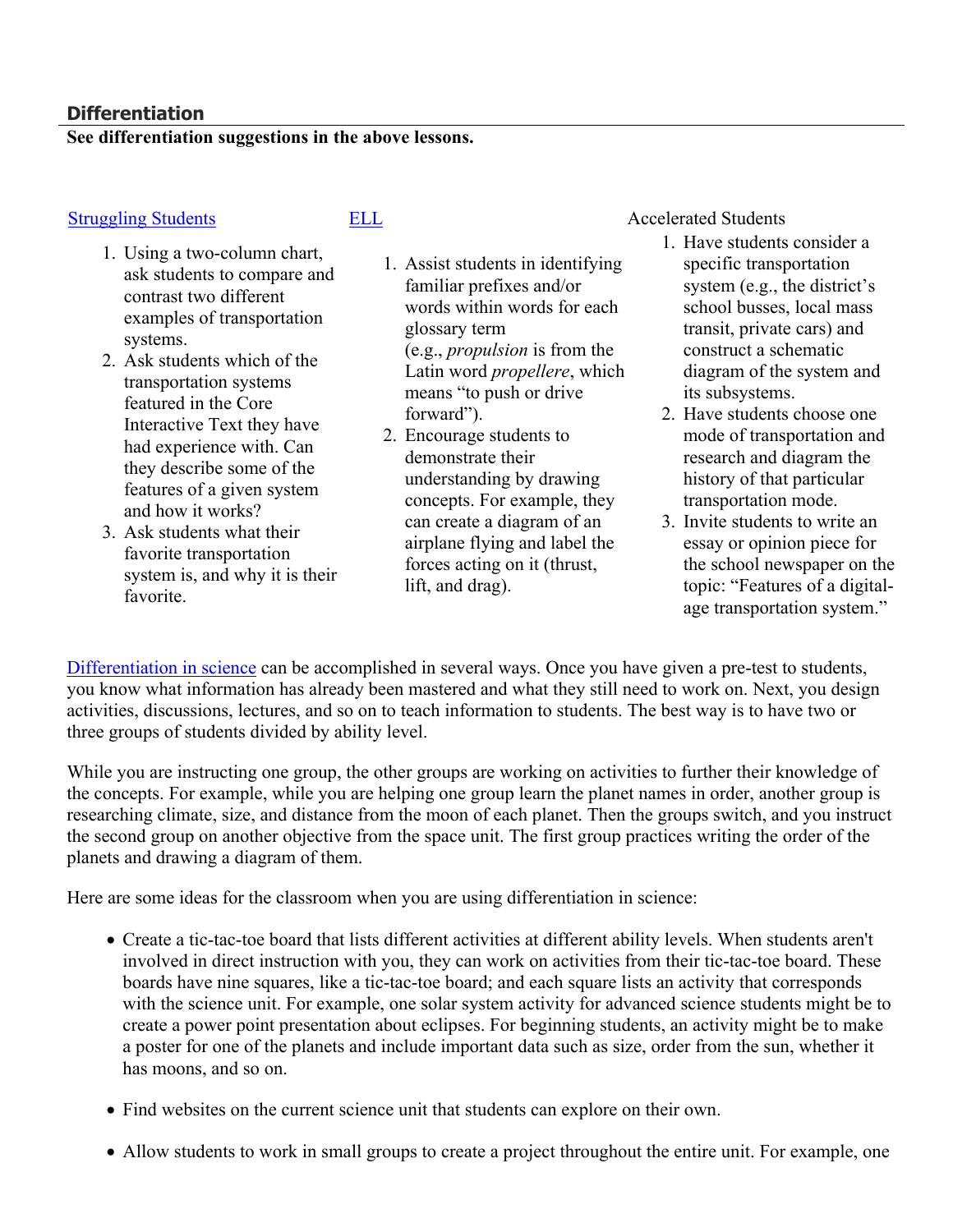group might create a solar system model to scale. Another group might write a play about the solar system. This is an activity these groups can work on while they are not working directly with you.

Differentiation in science gets students excited to learn because it challenges them to expand their knowledge and skills, instead of teaching the whole group concepts they have already mastered.

#### **Modifications & Accommodations**

Refer to QSAC EXCEL SMALL SPED ACCOMMOCATIONS spreadsheet in this discipline.

#### **Modifications and Accommodations used in this unit:**

In addition to differentiated instruction, IEP's and 504 accommocations will be utilized.

#### **Benchmark Assessments**

**Benchmark Assessments** are given periodically (e.g., at the end of every quarter or as frequently as once per month) throughout a school year to establish baseline achievement data and measure progress toward a standard or set of academic standards and goals.

#### **Schoolwide Benchmark assessments:**

Aimsweb benchmarks 3X a year

Linkit Benchmarks 3X a year

#### **Additional Benchmarks used in this unit:**

**Science Benchmarks are given in Dec. and June.** 

#### **Formative Assessments**

Assessment allows both instructor and student to monitor progress towards achieving learning objectives, and can be approached in a variety of ways. **Formative assessment** refers to tools that identify misconceptions, struggles, and learning gaps along the way and assess how to close those gaps. It includes effective tools for helping to shape learning, and can even bolster students' abilities to take ownership of their learning when they understand that the goal is to improve learning, not apply final marks (Trumbull and Lash, 2013). It can include students assessing themselves, peers, or even the instructor, through writing, quizzes, conversation,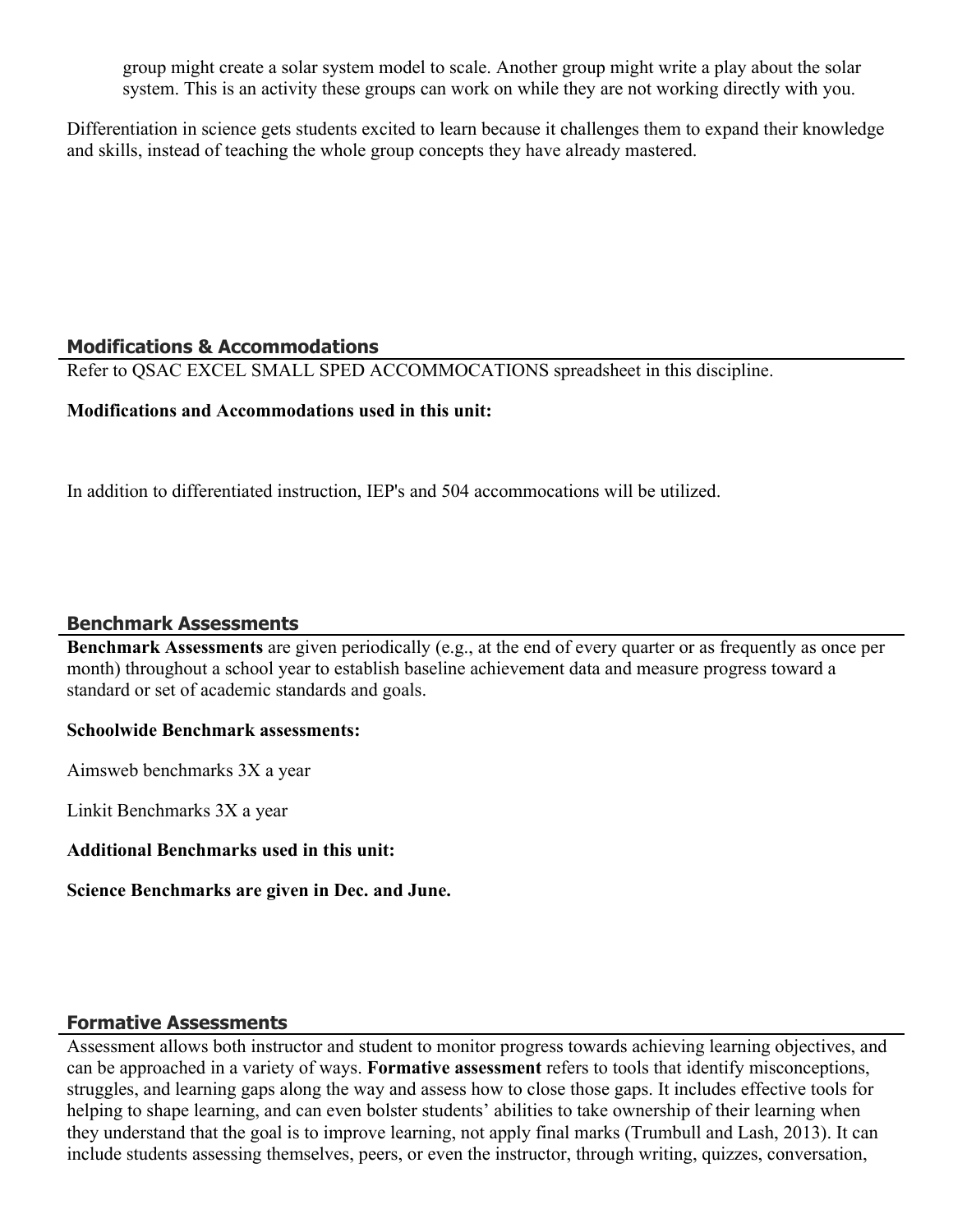and more. In short, formative assessment occurs throughout a class or course, and seeks to improve student achievement of learning objectives through approaches that can support specific student needs (Theal and Franklin, 2010, p. 151).

#### **Formative Assessments used in this unit:**

See assessments located in the unit link above

#### **Summative Assessments**

**Summative assessments** evaluate student learning, knowledge, proficiency, or success at the conclusion of an instructional period, like a unit, course, or program. Summative assessments are almost always formally graded and often heavily weighted (though they do not need to be). Summative assessment can be used to great effect in conjunction and alignment with formative assessment, and instructors can consider a variety of ways to combine these approaches.

#### **Summative assessments for this unit:**

See assessments located in the unit link above

#### **Summative Project: Transportation System for the City of Leinad.**

#### **Instructional Materials**

See materials located in Unit above.

Discovery Techbook

Teacher made materials

Additonal labs available through NJCTL on line curriculum

#### **Standards**

SCI.MS-PS3-5 Construct, use, and present arguments to support the claim that when the kinetic energy of an object changes, energy is transferred to or from the object.